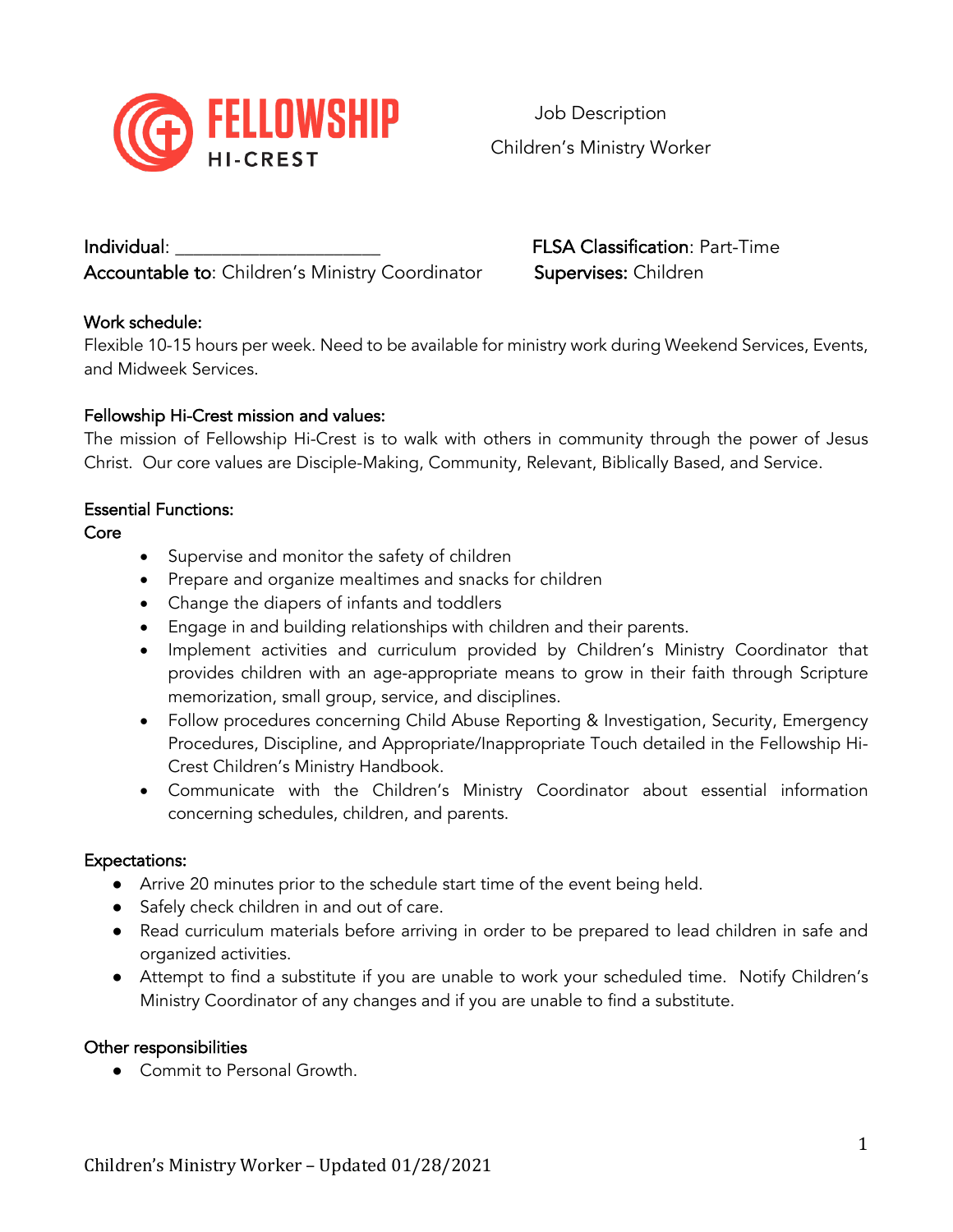

Set an example for others to follow. It is essential for someone in church leadership to be a role model and consistently walk with the Spirit. This may be expressed by: transparency in a personal relationship with Christ, intense prayer life, continual dependence on grace, having servant-heart for others, strong team work ethic, flexibility, teachability, authentic love for non-believers and a desire to see them know Christ, balanced relational life with family and others, and a balance financial condition.

#### Qualifications, Skills, and Abilities:

- Effective communicator (verbal, written, and body language).
- Successful experience volunteering or working in childcare positions.
- Ability to prioritize and manage own work and the work of others to effectively and efficiently accomplishes the tasks with excellence.
- Must be at least 16 years old to assist. Must be 18 years old to lead.

#### Physical Demands:

- Communicate effectively with all levels of individuals, varying backgrounds and environments.
- Lift and move items up to 50 lbs.
- Sit or stand for long periods of time.
- Read documents and work for periods of time on the computer.

## Work Environment:

FHC desires to encourage and support staff in an authentic and joyful ministry together. We desire each staff person to be fulfilled and thriving in his or her relationship with God, spouse (if married), and family (if children). FHC is experiencing exponential growth, which means exponential change. We are here to facilitate a ministry with people and resources so each thrives to a cohesive and effective ministry. We endeavor to provide a salary package that takes the emphasis away from meeting material needs and frees time to serve the Lord, family and others with passion, focus, excellence and creativity. We encourage growth that will challenge, encourage and refresh staff personally, as well as the respective ministries of oversight.

This job description does not state or imply that these are the only activities to be performed by the staff member holding this position. Staff is required to follow other job-related instructions and to perform other job-related responsibilities as requested by their supervisor. Job descriptions are not intended to and do not create employment contracts. FHC maintains its status as an at-will employer. Employees can be terminated for any reason not prohibited by law.